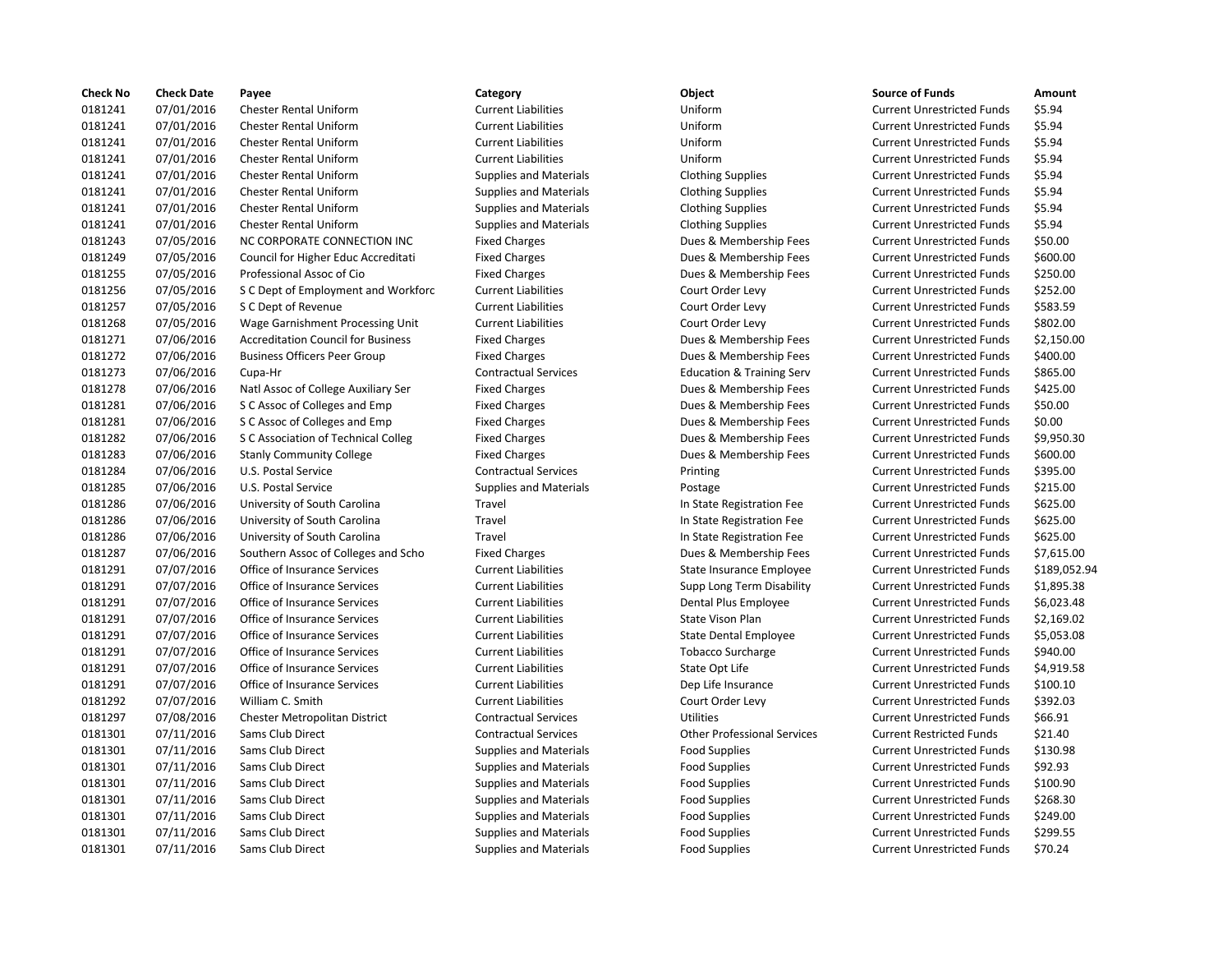| <b>Check No</b> | <b>Check Date</b> | Payee                                      | Category                         | <b>Object</b>                      | <b>Source of Funds</b>            | Amount    |
|-----------------|-------------------|--------------------------------------------|----------------------------------|------------------------------------|-----------------------------------|-----------|
| 0181301         | 07/11/2016        | Sams Club Direct                           | <b>Supplies and Materials</b>    | <b>Food Supplies</b>               | <b>Current Unrestricted Funds</b> | $$-10.98$ |
| 0181302         | 07/11/2016        | <b>Chester Rental Uniform</b>              | <b>Current Liabilities</b>       | Uniform                            | <b>Current Unrestricted Funds</b> | \$5.94    |
| 0181302         | 07/11/2016        | <b>Chester Rental Uniform</b>              | <b>Current Liabilities</b>       | Uniform                            | <b>Current Unrestricted Funds</b> | \$5.94    |
| 0181302         | 07/11/2016        | <b>Chester Rental Uniform</b>              | <b>Current Liabilities</b>       | Uniform                            | <b>Current Unrestricted Funds</b> | \$5.94    |
| 0181302         | 07/11/2016        | <b>Chester Rental Uniform</b>              | <b>Supplies and Materials</b>    | <b>Clothing Supplies</b>           | <b>Current Unrestricted Funds</b> | \$5.94    |
| 0181302         | 07/11/2016        | <b>Chester Rental Uniform</b>              | <b>Supplies and Materials</b>    | <b>Clothing Supplies</b>           | <b>Current Unrestricted Funds</b> | \$5.94    |
| 0181302         | 07/11/2016        | <b>Chester Rental Uniform</b>              | <b>Supplies and Materials</b>    | <b>Clothing Supplies</b>           | <b>Current Unrestricted Funds</b> | \$5.94    |
| 0181303         | 07/11/2016        | <b>Chester Rental Uniform</b>              | <b>Supplies and Materials</b>    | <b>Clothing Supplies</b>           | <b>Current Unrestricted Funds</b> | \$27.84   |
| 0181303         | 07/11/2016        | <b>Chester Rental Uniform</b>              | <b>Supplies and Materials</b>    | <b>Clothing Supplies</b>           | <b>Current Unrestricted Funds</b> | \$27.84   |
| 0181303         | 07/11/2016        | <b>Chester Rental Uniform</b>              | <b>Supplies and Materials</b>    | <b>Clothing Supplies</b>           | <b>Current Unrestricted Funds</b> | \$27.84   |
| 0181303         | 07/11/2016        | <b>Chester Rental Uniform</b>              | <b>Supplies and Materials</b>    | <b>Clothing Supplies</b>           | <b>Current Unrestricted Funds</b> | \$27.84   |
| 0181303         | 07/11/2016        | <b>Chester Rental Uniform</b>              | <b>Current Liabilities</b>       | Uniform                            | <b>Current Unrestricted Funds</b> | \$27.84   |
| 0181303         | 07/11/2016        | <b>Chester Rental Uniform</b>              | <b>Current Liabilities</b>       | Uniform                            | <b>Current Unrestricted Funds</b> | \$27.84   |
| 0181303         | 07/11/2016        | <b>Chester Rental Uniform</b>              | <b>Current Liabilities</b>       | Uniform                            | <b>Current Unrestricted Funds</b> | \$27.84   |
| 0181303         | 07/11/2016        | <b>Chester Rental Uniform</b>              | <b>Current Liabilities</b>       | Uniform                            | <b>Current Unrestricted Funds</b> | \$27.84   |
| 0181304         | 07/13/2016        | Division of Insurance Services             | <b>Current Assets</b>            | <b>Prepaid Expenses</b>            | <b>Current Unrestricted Funds</b> | \$148,87  |
| 0181305         | 07/13/2016        | Peoples First Insurance                    | <b>Contractual Services</b>      | <b>Other Professional Services</b> | <b>Current Unrestricted Funds</b> | \$951.88  |
| 0181306         | 07/13/2016        | Sysco Food Services of Charlotte Ll        | <b>Supplies and Materials</b>    | <b>Food Supplies</b>               | <b>Current Unrestricted Funds</b> | \$1,056.7 |
| 0181306         | 07/13/2016        | Sysco Food Services of Charlotte Ll        | <b>Supplies and Materials</b>    | <b>Food Supplies</b>               | <b>Current Unrestricted Funds</b> | \$970.50  |
| 0181306         | 07/13/2016        | Sysco Food Services of Charlotte Ll        | <b>Supplies and Materials</b>    | <b>Food Supplies</b>               | <b>Current Unrestricted Funds</b> | \$61.51   |
| 0181306         | 07/13/2016        | Sysco Food Services of Charlotte Ll        | <b>Supplies and Materials</b>    | <b>Food Supplies</b>               | <b>Current Unrestricted Funds</b> | \$1,183.5 |
| 0181306         | 07/13/2016        | Sysco Food Services of Charlotte Ll        | <b>Supplies and Materials</b>    | <b>Food Supplies</b>               | <b>Current Unrestricted Funds</b> | \$1,092.9 |
| 0181306         | 07/13/2016        | Sysco Food Services of Charlotte Ll        | <b>Supplies and Materials</b>    | <b>Food Supplies</b>               | <b>Current Unrestricted Funds</b> | \$1,049.5 |
| 0181306         | 07/13/2016        | Sysco Food Services of Charlotte Ll        | <b>Supplies and Materials</b>    | <b>Food Supplies</b>               | <b>Current Unrestricted Funds</b> | \$537.69  |
| 0181313         | 07/15/2016        | Nicole L. Vargas                           | Op Revenue - Other Current Unres | Child Dev Center                   | <b>Current Unrestricted Funds</b> | \$100.00  |
| 0181314         | 07/15/2016        | City Club of Rock Hill                     | <b>Fixed Charges</b>             | Dues & Membership Fees             | <b>Current Unrestricted Funds</b> | \$58.37   |
| 0181315         | 07/15/2016        | <b>Commission on Accred of Allied Heal</b> | <b>Fixed Charges</b>             | Dues & Membership Fees             | <b>Current Unrestricted Funds</b> | \$550.00  |
| 0181316         | 07/15/2016        | Historic Rock Hill                         | <b>Supplies and Materials</b>    | <b>Other Supplies</b>              | <b>Current Unrestricted Funds</b> | \$250.00  |
| 0181317         | 07/15/2016        | <b>Sctcs Cdo Peer Group</b>                | <b>Fixed Charges</b>             | Dues & Membership Fees             | <b>Current Unrestricted Funds</b> | \$50.00   |
| 0181318         | 07/15/2016        | York County Partners in Tourism            | <b>Fixed Charges</b>             | Dues & Membership Fees             | <b>Current Unrestricted Funds</b> | \$100.00  |
| 0181318         | 07/15/2016        | York County Partners in Tourism            | <b>Fixed Charges</b>             | Dues & Membership Fees             | <b>Current Unrestricted Funds</b> | \$0.00    |
| 0181318         | 07/15/2016        | York County Partners in Tourism            | <b>Fixed Charges</b>             | Dues & Membership Fees             | <b>Current Unrestricted Funds</b> | \$0.00    |
| 0181318         | 07/15/2016        | York County Partners in Tourism            | <b>Fixed Charges</b>             | Dues & Membership Fees             | <b>Current Unrestricted Funds</b> | \$0.00    |
| 0181319         | 07/15/2016        | Award Company of America                   | <b>Supplies and Materials</b>    | <b>Other Supplies</b>              | <b>Current Unrestricted Funds</b> | \$211.70  |
| 0181320         | 07/19/2016        | <b>Moseley Architects</b>                  | <b>Contractual Services</b>      | <b>Other Professional Services</b> | <b>Current Restricted Funds</b>   | \$4,000.0 |
| 0181321         | 07/19/2016        | Candice E. Gilliland                       | Op Revenue - Other Current Unres | Child Dev Center                   | <b>Current Unrestricted Funds</b> | \$100.00  |
| 0181322         | 07/19/2016        | Act Compass/Esl Course Placement Se        | <b>Contractual Services</b>      | <b>Other Professional Services</b> | <b>Current Unrestricted Funds</b> | \$10.25   |
| 0181322         | 07/19/2016        | Act Compass/Esl Course Placement Se        | <b>Contractual Services</b>      | <b>Other Professional Services</b> | <b>Current Unrestricted Funds</b> | \$245.75  |
| 0181323         | 07/19/2016        | Airgas Usa, Llc                            | <b>Supplies and Materials</b>    | <b>Education Supplies</b>          | <b>Current Unrestricted Funds</b> | \$23.11   |
| 0181323         | 07/19/2016        | Airgas Usa, Llc                            | <b>Supplies and Materials</b>    | <b>Education Supplies</b>          | <b>Current Unrestricted Funds</b> | \$1.81    |
| 0181324         | 07/19/2016        | Anderson Stamp and Engraving               | <b>Supplies and Materials</b>    | <b>Other Supplies</b>              | <b>Current Unrestricted Funds</b> | \$18.85   |
| 0181325         | 07/19/2016        | Atlanta Dental Supply                      | <b>Contractual Services</b>      | General Repair                     | <b>Current Unrestricted Funds</b> | \$833.71  |
| 0181325         | 07/19/2016        | Atlanta Dental Supply                      | <b>Contractual Services</b>      | General Repair                     | <b>Current Unrestricted Funds</b> | \$38.00   |
| 0181326         | 07/19/2016        | Canon Solutions America Inc                | <b>Supplies and Materials</b>    | Photocopy Supplies                 | <b>Current Unrestricted Funds</b> | \$206.74  |
| 0181326         | 07/19/2016        | Canon Solutions America Inc                | <b>Fixed Charges</b>             | <b>Rental Other</b>                | <b>Current Unrestricted Funds</b> | \$27.37   |
| 0181327         | 07/19/2016        | Carolina Couriers, LLC                     | <b>Contractual Services</b>      | <b>Other Contractual Services</b>  | <b>Current Unrestricted Funds</b> | \$700.00  |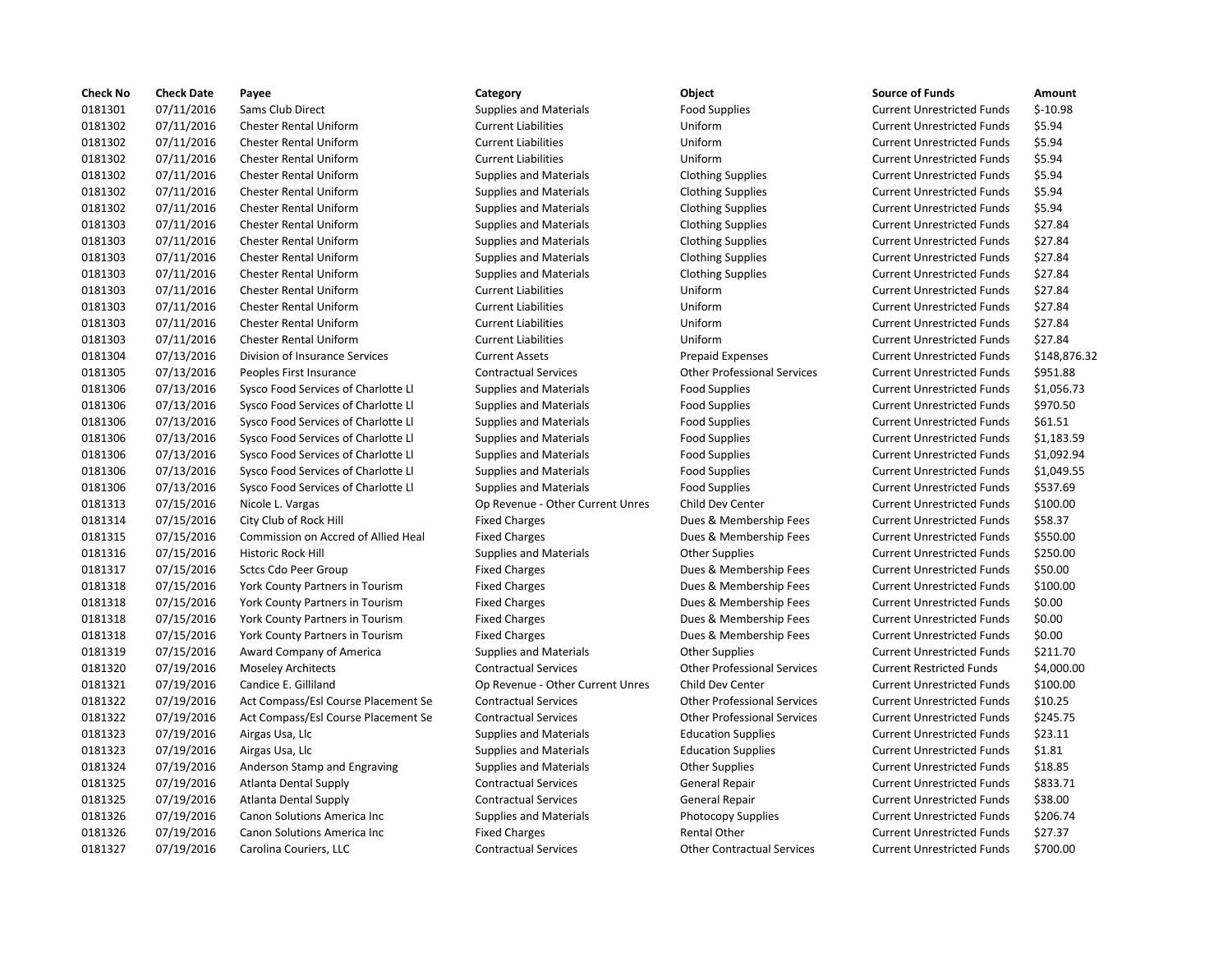| <b>Check No</b> | <b>Check Date</b> | Payee                               | Category                      | Object                             | <b>Source of Funds</b>            | Amount      |
|-----------------|-------------------|-------------------------------------|-------------------------------|------------------------------------|-----------------------------------|-------------|
| 0181328         | 07/19/2016        | Cline Brandt Kochenower and Company | <b>Contractual Services</b>   | Auditing, Acct, Fin. Services      | <b>Current Unrestricted Funds</b> | \$2,000.00  |
| 0181329         | 07/19/2016        | Cox's Rock Hill Inc                 | <b>Contractual Services</b>   | <b>Other Professional Services</b> | <b>Current Unrestricted Funds</b> | \$1,590.00  |
| 0181330         | 07/19/2016        | Data Network Solutions Inc          | <b>Contractual Services</b>   | <b>Other Contractual Services</b>  | <b>Current Unrestricted Funds</b> | \$10,800.00 |
| 0181331         | 07/19/2016        | Davis & Floyd, Inc.                 | Permanent Improvements        | Fees, Arch, Eng & Other            | <b>Unexpended Plant</b>           | \$1,935.00  |
| 0181332         | 07/19/2016        | Dell Computer Corporation           | <b>Supplies and Materials</b> | <b>Education Supplies</b>          | <b>Current Restricted Funds</b>   | \$6,606.80  |
| 0181333         | 07/19/2016        | William A. Dixon                    | <b>Contractual Services</b>   | <b>Other Contractual Services</b>  | <b>Current Unrestricted Funds</b> | \$3,500.00  |
| 0181334         | 07/19/2016        | Drums Tire & Battery Service        | <b>Contractual Services</b>   | Motor Vehicle Repair               | <b>Current Unrestricted Funds</b> | \$17.61     |
| 0181334         | 07/19/2016        | Drums Tire & Battery Service        | <b>Contractual Services</b>   | Motor Vehicle Repair               | <b>Current Unrestricted Funds</b> | \$28.50     |
| 0181334         | 07/19/2016        | Drums Tire & Battery Service        | <b>Contractual Services</b>   | Motor Vehicle Repair               | <b>Current Unrestricted Funds</b> | \$58.50     |
| 0181335         | 07/19/2016        | Eastern Refrigeration Service, Inc. | <b>Contractual Services</b>   | <b>Other Professional Services</b> | <b>Current Unrestricted Funds</b> | \$222.90    |
| 0181336         | 07/19/2016        | Ellucian Inc                        | <b>Contractual Services</b>   | <b>Other Professional Services</b> | <b>Current Unrestricted Funds</b> | \$213.00    |
| 0181336         | 07/19/2016        | Ellucian Inc                        | <b>Contractual Services</b>   | <b>Other Professional Services</b> | <b>Current Unrestricted Funds</b> | \$2,715.75  |
| 0181337         | 07/19/2016        | Eventective Inc                     | <b>Contractual Services</b>   | <b>Other Contractual Services</b>  | <b>Current Unrestricted Funds</b> | \$1,296.00  |
| 0181338         | 07/19/2016        | <b>Herald Publishing</b>            | <b>Contractual Services</b>   | Advertising                        | <b>Current Unrestricted Funds</b> | \$36.10     |
| 0181339         | 07/19/2016        | The Honey Baked Ham Co #1543        | <b>Supplies and Materials</b> | <b>Food Supplies</b>               | <b>Current Unrestricted Funds</b> | \$55.12     |
| 0181340         | 07/19/2016        | Love Security Services Inc          | <b>Contractual Services</b>   | <b>Other Contractual Services</b>  | <b>Current Unrestricted Funds</b> | \$591.33    |
| 0181341         | 07/19/2016        | Lowes Home Centers                  | <b>Contractual Services</b>   | General Repair                     | <b>Current Unrestricted Funds</b> | \$12.14     |
| 0181342         | 07/19/2016        | ManagedPrint Inc                    | <b>Contractual Services</b>   | Printing                           | <b>Current Unrestricted Funds</b> | \$1,002.78  |
| 0181342         | 07/19/2016        | ManagedPrint Inc                    | Equipment                     | Non Capitalized Equipment          | <b>Current Unrestricted Funds</b> | \$4,795.00  |
| 0181342         | 07/19/2016        | ManagedPrint Inc                    | Equipment                     | Non Capitalized Equipment          | <b>Current Unrestricted Funds</b> | \$3,948.00  |
| 0181343         | 07/19/2016        | <b>MCON Construction</b>            | <b>Supplies and Materials</b> | <b>Other Supplies</b>              | <b>County Projects</b>            | \$750.00    |
| 0181344         | 07/19/2016        | Merus Refreshment Services Inc      | <b>Supplies and Materials</b> | <b>Food Supplies</b>               | <b>Current Unrestricted Funds</b> | \$37.18     |
| 0181345         | 07/19/2016        | <b>Praxair Distribution Inc.</b>    | <b>Supplies and Materials</b> | <b>Education Supplies</b>          | <b>Current Unrestricted Funds</b> | \$557.90    |
| 0181345         | 07/19/2016        | <b>Praxair Distribution Inc</b>     | <b>Supplies and Materials</b> | <b>Education Supplies</b>          | <b>Current Unrestricted Funds</b> | \$281.23    |
| 0181346         | 07/19/2016        | Rock Hill Truck & Trailer & Sales,  | <b>Contractual Services</b>   | Motor Vehicle Repair               | <b>Current Unrestricted Funds</b> | \$224.40    |
| 0181347         | 07/19/2016        | Staffmark                           | <b>Contractual Services</b>   | <b>Other Professional Services</b> | <b>Current Unrestricted Funds</b> | \$293.20    |
| 0181347         | 07/19/2016        | Staffmark                           | <b>Contractual Services</b>   | <b>Other Professional Services</b> | <b>Current Unrestricted Funds</b> | \$293.20    |
| 0181348         | 07/19/2016        | Stericycle Inc                      | <b>Contractual Services</b>   | <b>Other Professional Services</b> | <b>Current Unrestricted Funds</b> | \$84.81     |
| 0181348         | 07/19/2016        | Stericycle Inc                      | <b>Contractual Services</b>   | <b>Other Professional Services</b> | <b>Current Unrestricted Funds</b> | \$316.62    |
| 0181348         | 07/19/2016        | Stericycle Inc                      | <b>Contractual Services</b>   | <b>Other Professional Services</b> | <b>Current Unrestricted Funds</b> | \$147.00    |
| 0181348         | 07/19/2016        | Stericycle Inc                      | <b>Contractual Services</b>   | <b>Other Professional Services</b> | <b>Current Unrestricted Funds</b> | \$16.96     |
| 0181349         | 07/19/2016        | Sysco Food Services of Charlotte Ll | <b>Supplies and Materials</b> | <b>Food Supplies</b>               | <b>Current Unrestricted Funds</b> | \$537.69    |
| 0181350         | 07/19/2016        | Time Warner Cable Media Inc.        | <b>Contractual Services</b>   | Advertising                        | <b>Current Unrestricted Funds</b> | \$1,662.95  |
| 0181351         | 07/19/2016        | <b>United Rentals</b>               | <b>Supplies and Materials</b> | Fuel                               | <b>Current Unrestricted Funds</b> | \$751.64    |
| 0181352         | 07/19/2016        | Ameripride Services Inc             | <b>Supplies and Materials</b> | <b>Major Supplies</b>              | <b>Current Unrestricted Funds</b> | \$75.76     |
| 0181353         | 07/19/2016        | <b>Burgess Sales &amp; Supply</b>   | <b>Contractual Services</b>   | <b>General Repair</b>              | <b>Current Unrestricted Funds</b> | \$176.55    |
| 0181354         | 07/19/2016        | Chef's Catering                     | <b>Supplies and Materials</b> | <b>Food Supplies</b>               | <b>Current Unrestricted Funds</b> | \$244.06    |
| 0181354         | 07/19/2016        | Chef's Catering                     | <b>Supplies and Materials</b> | <b>Food Supplies</b>               | <b>Current Unrestricted Funds</b> | \$903.62    |
| 0181355         | 07/19/2016        | City Electric Accounts - Sc         | <b>Contractual Services</b>   | General Repair                     | <b>Current Unrestricted Funds</b> | \$85.52     |
| 0181356         | 07/19/2016        | Dell Computer Corporation           | <b>Supplies and Materials</b> | <b>Education Supplies</b>          | <b>Current Restricted Funds</b>   | \$132.27    |
| 0181356         | 07/19/2016        | Dell Computer Corporation           | <b>Supplies and Materials</b> | <b>Education Supplies</b>          | <b>Current Restricted Funds</b>   | \$132.27    |
| 0181356         | 07/19/2016        | Dell Computer Corporation           | <b>Supplies and Materials</b> | <b>Education Supplies</b>          | <b>Current Restricted Funds</b>   | \$44.07     |
| 0181356         | 07/19/2016        | Dell Computer Corporation           | <b>Supplies and Materials</b> | <b>Education Supplies</b>          | <b>Current Restricted Funds</b>   | \$162.18    |
| 0181356         | 07/19/2016        | <b>Dell Computer Corporation</b>    | <b>Supplies and Materials</b> | <b>Education Supplies</b>          | <b>Current Restricted Funds</b>   | \$44.07     |
| 0181356         | 07/19/2016        | Dell Computer Corporation           | Equipment                     | <b>Educational Equipment</b>       | <b>Current Restricted Funds</b>   | \$6.892.00  |
| 0181356         | 07/19/2016        | Dell Computer Corporation           | <b>Supplies and Materials</b> | <b>Other Supplies</b>              | <b>Current Restricted Funds</b>   | \$15,816.06 |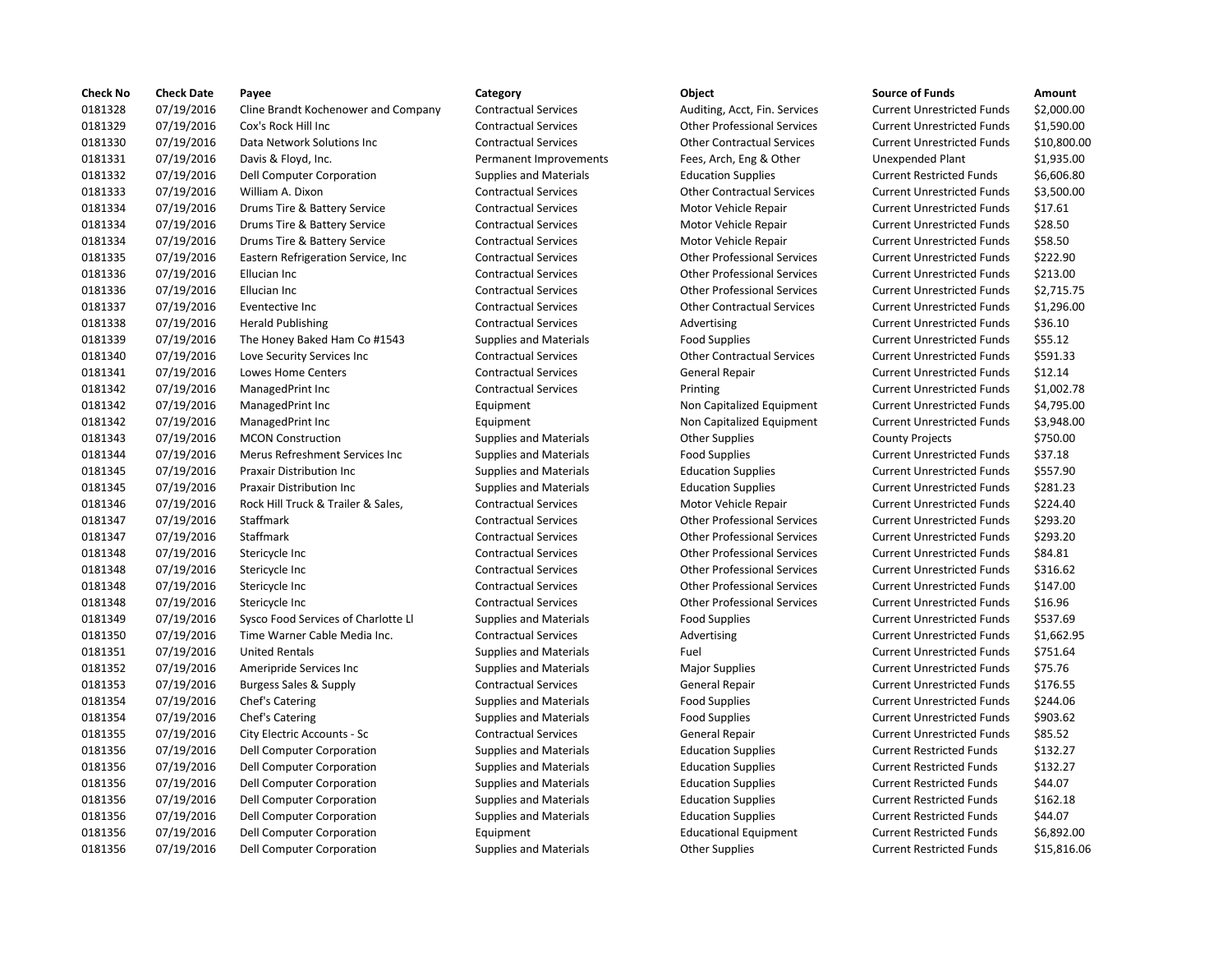| <b>Check No</b> | <b>Check Date</b> | Payee                            | Category                      | <b>Object</b>                      | <b>Source of Funds</b>            | Amount    |
|-----------------|-------------------|----------------------------------|-------------------------------|------------------------------------|-----------------------------------|-----------|
| 0181356         | 07/19/2016        | Dell Computer Corporation        | <b>Supplies and Materials</b> | <b>Office Supplies</b>             | <b>Current Unrestricted Funds</b> | \$129.20  |
| 0181357         | 07/19/2016        | Love Security Services Inc       | <b>Contractual Services</b>   | <b>Other Contractual Services</b>  | <b>Current Unrestricted Funds</b> | \$588.60  |
| 0181358         | 07/19/2016        | Brian M. Raynor                  | <b>Contractual Services</b>   | <b>Other Professional Services</b> | <b>Current Unrestricted Funds</b> | \$150.00  |
| 0181359         | 07/19/2016        | Record Storage Systems           | <b>Contractual Services</b>   | Data Processing Serv               | <b>Current Unrestricted Funds</b> | \$149.93  |
| 0181360         | 07/19/2016        | Southpaw Screenprinting & Design | <b>Supplies and Materials</b> | <b>Other Supplies</b>              | <b>Current Restricted Funds</b>   | \$119.25  |
| 0181360         | 07/19/2016        | Southpaw Screenprinting & Design | <b>Supplies and Materials</b> | <b>Other Supplies</b>              | <b>Current Restricted Funds</b>   | \$23.85   |
| 0181360         | 07/19/2016        | Southpaw Screenprinting & Design | <b>Supplies and Materials</b> | <b>Other Supplies</b>              | <b>Current Restricted Funds</b>   | \$23.85   |
| 0181360         | 07/19/2016        | Southpaw Screenprinting & Design | <b>Supplies and Materials</b> | <b>Other Supplies</b>              | <b>Current Restricted Funds</b>   | \$1,695.7 |
| 0181360         | 07/19/2016        | Southpaw Screenprinting & Design | <b>Supplies and Materials</b> | <b>Other Supplies</b>              | <b>Current Restricted Funds</b>   | \$71.40   |
| 0181360         | 07/19/2016        | Southpaw Screenprinting & Design | <b>Supplies and Materials</b> | <b>Other Supplies</b>              | <b>Current Restricted Funds</b>   | \$71.40   |
| 0181360         | 07/19/2016        | Southpaw Screenprinting & Design | <b>Supplies and Materials</b> | <b>Other Supplies</b>              | <b>Current Restricted Funds</b>   | \$75.00   |
| 0181361         | 07/19/2016        | Staffmark                        | <b>Contractual Services</b>   | <b>Other Contractual Services</b>  | <b>Current Unrestricted Funds</b> | \$293.20  |
| 0181361         | 07/19/2016        | Staffmark                        | <b>Contractual Services</b>   | <b>Other Contractual Services</b>  | <b>Current Unrestricted Funds</b> | \$509.36  |
| 0181362         | 07/19/2016        | U Save Auto Rental               | Travel                        | Travel                             | <b>Current Unrestricted Funds</b> | \$191.70  |
| 0181362         | 07/19/2016        | U Save Auto Rental               | Travel                        | Travel                             | <b>Current Unrestricted Funds</b> | \$51.44   |
| 0181362         | 07/19/2016        | U Save Auto Rental               | Travel                        | Travel                             | <b>Current Unrestricted Funds</b> | \$48.45   |
| 0181362         | 07/19/2016        | U Save Auto Rental               | Travel                        | Travel                             | <b>Current Unrestricted Funds</b> | \$114.30  |
| 0181362         | 07/19/2016        | U Save Auto Rental               | Travel                        | Travel                             | <b>Current Unrestricted Funds</b> | \$56.79   |
| 0181362         | 07/19/2016        | U Save Auto Rental               | Travel                        | Travel                             | <b>Current Unrestricted Funds</b> | \$191.70  |
| 0181362         | 07/19/2016        | U Save Auto Rental               | Travel                        | Travel                             | <b>Current Unrestricted Funds</b> | \$152.41  |
| 0181362         | 07/19/2016        | U Save Auto Rental               | Travel                        | Travel                             | <b>Current Unrestricted Funds</b> | \$79.56   |
| 0181362         | 07/19/2016        | U Save Auto Rental               | Travel                        | Travel                             | <b>Current Unrestricted Funds</b> | \$51.75   |
| 0181362         | 07/19/2016        | U Save Auto Rental               | Travel                        | Travel                             | <b>Current Unrestricted Funds</b> | \$38.10   |
| 0181362         | 07/19/2016        | U Save Auto Rental               | Travel                        | Travel                             | <b>Current Unrestricted Funds</b> | \$188.68  |
| 0181362         | 07/19/2016        | U Save Auto Rental               | Travel                        | Travel                             | <b>Current Unrestricted Funds</b> | \$51.75   |
| 0181362         | 07/19/2016        | U Save Auto Rental               | Travel                        | Travel                             | <b>Current Unrestricted Funds</b> | \$152.41  |
| 0181362         | 07/19/2016        | U Save Auto Rental               | Travel                        | Travel                             | <b>Current Unrestricted Funds</b> | \$44.93   |
| 0181363         | 07/19/2016        | Unified Av Systems               | <b>Supplies and Materials</b> | <b>Education Supplies</b>          | <b>Current Restricted Funds</b>   | \$37.50   |
| 0181364         | 07/19/2016        | <b>Unifirst Corporation</b>      | <b>Contractual Services</b>   | <b>Other Professional Services</b> | <b>Current Unrestricted Funds</b> | \$90.74   |
| 0181365         | 07/19/2016        | <b>Waiter's Choice Catering</b>  | <b>Supplies and Materials</b> | <b>Food Supplies</b>               | <b>Current Unrestricted Funds</b> | \$468.53  |
| 0181365         | 07/19/2016        | <b>Waiter's Choice Catering</b>  | <b>Supplies and Materials</b> | <b>Food Supplies</b>               | <b>Current Unrestricted Funds</b> | \$468.53  |
| 0181366         | 07/19/2016        | White Office Furniture           | <b>Supplies and Materials</b> | <b>Other Supplies</b>              | <b>Current Unrestricted Funds</b> | \$1,193.8 |
| 0181366         | 07/19/2016        | White Office Furniture           | <b>Supplies and Materials</b> | <b>Other Supplies</b>              | <b>Current Unrestricted Funds</b> | \$375.00  |
| 0181366         | 07/19/2016        | White Office Furniture           | <b>Supplies and Materials</b> | <b>Other Supplies</b>              | <b>Current Unrestricted Funds</b> | $$-0.02$  |
| 0181366         | 07/19/2016        | White Office Furniture           | <b>Supplies and Materials</b> | <b>Other Supplies</b>              | <b>Current Unrestricted Funds</b> | \$3,225.0 |
| 0181366         | 07/19/2016        | White Office Furniture           | <b>Supplies and Materials</b> | <b>Other Supplies</b>              | <b>Current Unrestricted Funds</b> | \$1,075.0 |
| 0181366         | 07/19/2016        | White Office Furniture           | <b>Supplies and Materials</b> | <b>Other Supplies</b>              | <b>Current Unrestricted Funds</b> | \$4,100.0 |
| 0181366         | 07/19/2016        | White Office Furniture           | <b>Supplies and Materials</b> | <b>Other Supplies</b>              | <b>Current Unrestricted Funds</b> | \$208.00  |
| 0181366         | 07/19/2016        | White Office Furniture           | <b>Supplies and Materials</b> | <b>Other Supplies</b>              | <b>Current Unrestricted Funds</b> | \$725.00  |
| 0181366         | 07/19/2016        | White Office Furniture           | <b>Supplies and Materials</b> | <b>Other Supplies</b>              | <b>Current Unrestricted Funds</b> | \$1,008.6 |
| 0181366         | 07/19/2016        | White Office Furniture           | <b>Supplies and Materials</b> | <b>Other Supplies</b>              | <b>Current Unrestricted Funds</b> | \$8,230.0 |
| 0181366         | 07/19/2016        | White Office Furniture           | <b>Supplies and Materials</b> | <b>Other Supplies</b>              | <b>Current Unrestricted Funds</b> | \$5,712.0 |
| 0181366         | 07/19/2016        | White Office Furniture           | <b>Supplies and Materials</b> | <b>Other Supplies</b>              | <b>Current Unrestricted Funds</b> | \$5,074.1 |
| 0181366         | 07/19/2016        | White Office Furniture           | <b>Supplies and Materials</b> | <b>Other Supplies</b>              | <b>Current Unrestricted Funds</b> | \$51.00   |
| 0181366         | 07/19/2016        | White Office Furniture           | <b>Supplies and Materials</b> | <b>Other Supplies</b>              | <b>Current Unrestricted Funds</b> | \$387.50  |
| 0181366         | 07/19/2016        | White Office Furniture           | <b>Supplies and Materials</b> | <b>Other Supplies</b>              | <b>Current Unrestricted Funds</b> | \$577.50  |

## Supplies and Materials **Computer Computer Computer Computer Contract** Current Unrestricted Funds \$129.20 0181357 07/19/2016 Love Security Services Inc Contractual Services Other Contractual Services Current Unrestricted Funds \$588.60 Contractual Services **150.00** Other Professional Services Current Unrestricted Funds \$150.00 0181359 07/19/2016 Record Storage Systems Contractual Services Data Processing Serv Current Unrestricted Funds \$149.93 on Supplies and Materials **Suppling Supplies** Current Restricted Funds Assemble Supplies Current Restricted Funds olytic Supplies and Materials **Calcular Screenprinting Current Restricted Funds** 523.85 Examples and Materials The Supplies Active Supplies Current Restricted Funds Active States Spaces Current Restricted Funds Active States Spaces Current Restricted Funds Active States Spaces Current Restricted Funds Active Examples and Materials The Supplies Active Supplies Current Restricted Funds and Materials Current Restricted Funds \$1,695.75 ign Supplies and Materials **Suppling Supplies** Current Restricted Funds And Stricted Funds Current Restricted Funds ign Supplies and Materials **Suppling Supplies** Current Restricted Funds And Stricted Funds Current Restricted Funds only 1975 of the Supplies and Materials Supplies Current Restricted Funds and Materials Current Restricted Funds 0181361 07/19/2016 Staffmark Contractual Services Other Contractual Services Current Unrestricted Funds \$293.20 Contractual Services **Other Contractual Services** Current Unrestricted Funds \$509.36 Travel **Travel** Travel Travel Current Unrestricted Funds \$191.70 Travel **1218** 1218 1219 1220 1221 1232 1234 1235 1246 1237 1238 1239 1238 1239 1238 1239 1238 1239 1238 1239 123 Travel **1218** 1218 1219 1220 1221 1232 1248.45 Current Unrestricted Funds 548.45 Travel **Travel** Travel **Travel Current Unrestricted Funds** \$114.30 0181362 07/19/2016 U Save Auto Rental Travel Travel Current Unrestricted Funds \$56.79 Travel **1202 02181362 12186 U Save Auto Rental Travel Current Unrestricted Funds** \$191.70 0181362 07/19/2016 U Save Auto Rental Travel Travel Current Unrestricted Funds \$152.41 0181362 07/19/2016 U Save Auto Rental Travel Travel Current Unrestricted Funds \$79.56 0181362 07/19/2016 U Save Auto Rental Travel Travel Current Unrestricted Funds \$51.75 Travel **1202 07/19/2016** Travel Travel Current Unrestricted Funds \$38.10 0181362 07/19/2016 U Save Auto Rental Travel Travel Current Unrestricted Funds \$188.68 0181362 07/19/2016 U Save Auto Rental Travel Travel Current Unrestricted Funds \$51.75 Travel **12186** 12186 1219 1220 1221 1232 1346 1347 1348 1349 1352.41 0181362 07/19/2016 U Save Auto Rental Travel Travel Current Unrestricted Funds \$44.93 0181363 07/19/2016 Unified Av Systems Supplies and Materials Education Supplies Current Restricted Funds \$37.50 0181364 07/19/2016 Unifirst Corporation Contractual Services Other Professional Services Current Unrestricted Funds \$90.74 0181365 07/19/2016 Waiter's Choice Catering Supplies and Materials Food Supplies Current Unrestricted Funds \$468.53 0181365 07/19/2016 Waiter's Choice Catering Supplies and Materials Food Supplies Current Unrestricted Funds \$468.53 0181366 07/19/2016 White Office Furniture Supplies and Materials Other Supplies Current Unrestricted Funds \$1,193.88 0181366 07/19/2016 White Office Furniture Supplies and Materials Other Supplies Current Unrestricted Funds \$375.00 0181366 07/19/2016 White Office Furniture Supplies and Materials Other Supplies Current Unrestricted Funds \$-0.02 0181366 07/19/2016 White Office Furniture Supplies and Materials Other Supplies Current Unrestricted Funds \$3,225.00 0181366 07/19/2016 White Office Furniture Supplies and Materials Other Supplies Current Unrestricted Funds \$1,075.00 0181366 07/19/2016 White Office Furniture Supplies and Materials Other Supplies Current Unrestricted Funds \$4,100.00 Supplies and Materials **Current University Current Unrestricted Funds** \$208.00 Supplies and Materials **Current Contract Current Current Unrestricted Funds** \$725.00 0181366 07/19/2016 White Office Furniture Supplies and Materials Other Supplies Current Unrestricted Funds \$1,008.62 0181366 07/19/2016 White Office Furniture Supplies and Materials Other Supplies Current Unrestricted Funds \$8,230.00 0181366 07/19/2016 White Office Furniture Supplies and Materials Other Supplies Current Unrestricted Funds \$5,712.00 0181366 07/19/2016 White Office Furniture Supplies and Materials Other Supplies Current Unrestricted Funds \$5,074.15 0181366 07/19/2016 White Office Furniture Supplies and Materials Other Supplies Current Unrestricted Funds \$51.00 Supplies and Materials **Current University Current Unrestricted Funds** \$387.50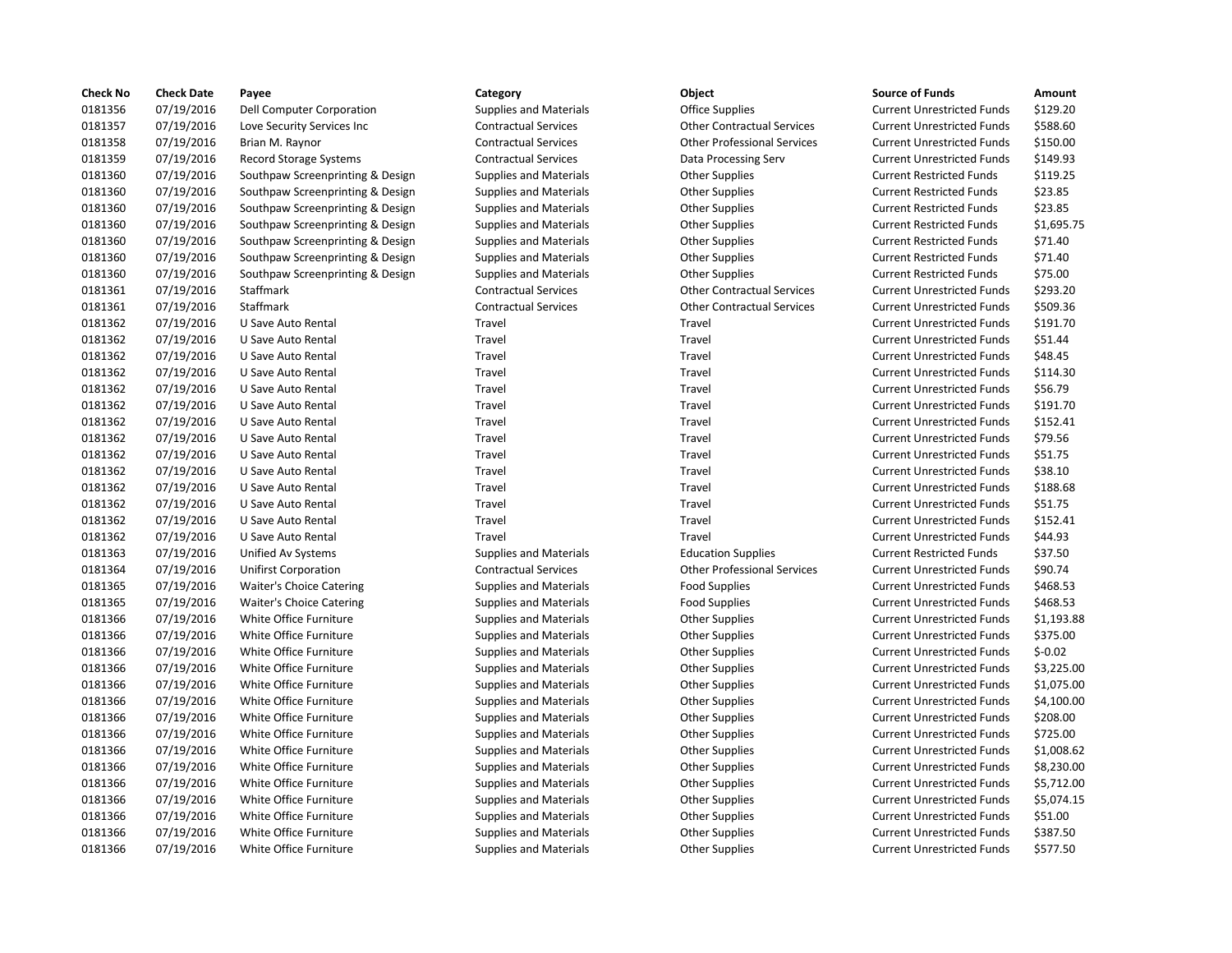| <b>Check No</b> | <b>Check Date</b> | Payee                               | Category                      | Object                             | <b>Source of Funds</b>            | Amount       |
|-----------------|-------------------|-------------------------------------|-------------------------------|------------------------------------|-----------------------------------|--------------|
| 0181366         | 07/19/2016        | White Office Furniture              | <b>Supplies and Materials</b> | <b>Other Supplies</b>              | <b>Current Unrestricted Funds</b> | \$845.00     |
| 0181366         | 07/19/2016        | White Office Furniture              | <b>Supplies and Materials</b> | <b>Other Supplies</b>              | <b>Current Unrestricted Funds</b> | \$112.00     |
| 0181366         | 07/19/2016        | White Office Furniture              | <b>Supplies and Materials</b> | <b>Other Supplies</b>              | <b>Current Unrestricted Funds</b> | \$112.00     |
| 0181366         | 07/19/2016        | White Office Furniture              | <b>Supplies and Materials</b> | <b>Other Supplies</b>              | <b>Current Unrestricted Funds</b> | \$708.50     |
| 0181366         | 07/19/2016        | White Office Furniture              | <b>Supplies and Materials</b> | <b>Other Supplies</b>              | <b>Current Unrestricted Funds</b> | \$573.43     |
| 0181366         | 07/19/2016        | White Office Furniture              | <b>Supplies and Materials</b> | <b>Other Supplies</b>              | <b>Current Unrestricted Funds</b> | \$827.00     |
| 0181366         | 07/19/2016        | White Office Furniture              | <b>Supplies and Materials</b> | <b>Other Supplies</b>              | <b>Current Unrestricted Funds</b> | \$285.50     |
| 0181366         | 07/19/2016        | White Office Furniture              | <b>Supplies and Materials</b> | <b>Other Supplies</b>              | <b>Current Unrestricted Funds</b> | \$82.50      |
| 0181366         | 07/19/2016        | White Office Furniture              | <b>Supplies and Materials</b> | <b>Other Supplies</b>              | <b>Current Unrestricted Funds</b> | \$96.00      |
| 0181367         | 07/19/2016        | Act Compass/Esl Course Placement Se | <b>Contractual Services</b>   | <b>Other Professional Services</b> | <b>Current Unrestricted Funds</b> | \$59.75      |
| 0181368         | 07/19/2016        | Canon Solutions America Inc         | <b>Fixed Charges</b>          | Leased To Own Equip                | <b>Current Unrestricted Funds</b> | \$7,171.33   |
| 0181369         | 07/19/2016        | City of Rock Hill                   | <b>Supplies and Materials</b> | Fuel                               | <b>Current Unrestricted Funds</b> | \$686.93     |
| 0181369         | 07/19/2016        | City of Rock Hill                   | <b>Supplies and Materials</b> | Fuel                               | <b>Current Unrestricted Funds</b> | \$2,038.52   |
| 0181370         | 07/19/2016        | <b>ESP Associates PA</b>            | Permanent Improvements        | Fees, Arch, Eng & Other            | Master Plan                       | \$3,914.75   |
| 0181370         | 07/19/2016        | <b>ESP Associates PA</b>            | Permanent Improvements        | Fees, Arch, Eng & Other            | Master Plan                       | \$5,200.00   |
| 0181371         | 07/19/2016        | ManagedPrint Inc                    | <b>Contractual Services</b>   | Printing                           | <b>Current Unrestricted Funds</b> | \$321.00     |
| 0181372         | 07/19/2016        | Unified Av Systems                  | <b>Supplies and Materials</b> | <b>Other Supplies</b>              | Unexpended Plant                  | \$344.70     |
| 0181372         | 07/19/2016        | Unified Av Systems                  | <b>Supplies and Materials</b> | <b>Other Supplies</b>              | Unexpended Plant                  | \$831.00     |
| 0181372         | 07/19/2016        | Unified Av Systems                  | <b>Supplies and Materials</b> | <b>Other Supplies</b>              | Unexpended Plant                  | \$1,549.00   |
| 0181372         | 07/19/2016        | Unified Av Systems                  | <b>Supplies and Materials</b> | <b>Other Supplies</b>              | Unexpended Plant                  | \$412.00     |
| 0181372         | 07/19/2016        | Unified Av Systems                  | <b>Supplies and Materials</b> | <b>Other Supplies</b>              | Unexpended Plant                  | \$1,806.00   |
| 0181372         | 07/19/2016        | Unified Av Systems                  | <b>Supplies and Materials</b> | <b>Other Supplies</b>              | Unexpended Plant                  | \$750.00     |
| 0181372         | 07/19/2016        | Unified Av Systems                  | <b>Supplies and Materials</b> | <b>Other Supplies</b>              | Unexpended Plant                  | \$210.00     |
| 0181372         | 07/19/2016        | Unified Av Systems                  | <b>Supplies and Materials</b> | <b>Other Supplies</b>              | Unexpended Plant                  | \$4,599.00   |
| 0181372         | 07/19/2016        | Unified Av Systems                  | Equipment                     | Non Capitalized Equipment          | Unexpended Plant                  | \$74,569.09  |
| 0181372         | 07/19/2016        | Unified Av Systems                  | Equipment                     | Non Capitalized Equipment          | Unexpended Plant                  | \$2,213.38   |
| 0181372         | 07/19/2016        | Unified Av Systems                  | Equipment                     | Non Capitalized Equipment          | Unexpended Plant                  | \$1,535.00   |
| 0181372         | 07/19/2016        | Unified Av Systems                  | Equipment                     | Non Capitalized Equipment          | Unexpended Plant                  | \$300.44     |
| 0181372         | 07/19/2016        | Unified Av Systems                  | Equipment                     | Non Capitalized Equipment          | <b>Unexpended Plant</b>           | \$335.28     |
| 0181373         | 07/20/2016        | Chief Student Services Officer Peer | <b>Fixed Charges</b>          | Dues & Membership Fees             | <b>Current Unrestricted Funds</b> | \$250.00     |
| 0181374         | 07/20/2016        | Mid-Carolina Ahec, Inc.             | <b>Contractual Services</b>   | <b>Other Professional Services</b> | <b>Current Unrestricted Funds</b> | \$108.00     |
| 0181375         | 07/20/2016        | Strata Information Group Inc.       | <b>Contractual Services</b>   | <b>Other Professional Services</b> | <b>Current Unrestricted Funds</b> | \$1,980.00   |
| 0181376         | 07/20/2016        | Xerox Corporation                   | <b>Fixed Charges</b>          | Leased To Own Equip                | <b>Current Unrestricted Funds</b> | \$732.70     |
| 0181377         | 07/20/2016        | Mitre Design Inc                    | <b>Contractual Services</b>   | <b>Other Professional Services</b> | <b>Current Restricted Funds</b>   | \$22,525.00  |
| 0181378         | 07/20/2016        | Terminix Service Inc                | <b>Contractual Services</b>   | <b>Other Contractual Services</b>  | <b>Current Unrestricted Funds</b> | \$55.00      |
| 0181378         | 07/20/2016        | <b>Terminix Service Inc</b>         | <b>Contractual Services</b>   | <b>Other Contractual Services</b>  | <b>Current Unrestricted Funds</b> | \$90.00      |
| 0181379         | 07/21/2016        | <b>Bank of America</b>              | <b>Current Liabilities</b>    | A/P Bank of America                | <b>Current Unrestricted Funds</b> | \$191,899.59 |
| 0181380         | 07/21/2016        | Barnes and Noble College Bookstore  | <b>Current Liabilities</b>    | A/P CE Students Barnes & Noble     | <b>Current Unrestricted Funds</b> | \$67.37      |
| 0181380         | 07/21/2016        | Barnes and Noble College Bookstore  | <b>Current Liabilities</b>    | A/P CE Students Barnes & Noble     | <b>Current Unrestricted Funds</b> | \$184.35     |
| 0181381         | 07/21/2016        | Barnes and Noble College Bookstore  | <b>Current Liabilities</b>    | A/P College Barnes & Noble         | <b>Current Unrestricted Funds</b> | \$1,298.04   |
| 0181382         | 07/21/2016        | Barnes and Noble College Bookstore  | <b>Current Liabilities</b>    | A/P College Barnes & Noble         | <b>Current Unrestricted Funds</b> | \$1,479.45   |
| 0181382         | 07/21/2016        | Barnes and Noble College Bookstore  | <b>Current Liabilities</b>    | A/P College Barnes & Noble         | <b>Current Unrestricted Funds</b> | \$300.59     |
| 0181384         | 07/21/2016        | Cherry Tree, LLC                    | <b>Fixed Charges</b>          | <b>Rent Non State</b>              | <b>Current Unrestricted Funds</b> | \$8,532.50   |
| 0181385         | 07/21/2016        | City of Rock Hill                   | <b>Contractual Services</b>   | <b>Other Contractual Services</b>  | <b>Current Unrestricted Funds</b> | \$376.00     |
| 0181386         | 07/21/2016        | D2I, Ltd                            | <b>Contractual Services</b>   | <b>Other Professional Services</b> | <b>Current Unrestricted Funds</b> | \$6,500.00   |
| 0181387         | 07/21/2016        | Dell Computer Corporation           | Equipment                     | Non Capitalized Equipment          | <b>Current Restricted Funds</b>   | \$6,910.60   |

# Contractual Services **Contractual Services** Contractual Services Equipment **Example Av Systems Equipment** Non Capitalized Equipment Equipment Non Capitalized Equipment Equipment **Example Av Systems Equipment** Non Capitalized Equipment Equipment Non Capitalized Equipment Fixed Charges **Charges** Charges **Current Services Of Teles & Membership Fees** Current United Services **Dues & Membership Fees** Contractual Services **Micropolina Ahec, Inc. Contractual Services** Current United Services Contractual Services **Strata Inc.** Contractual Services **Other Professional Services** Contractual Services **Terminis Services** Other Contractual Services Contractual Services **Terminis Services** Other Contractual Services Current Liabilities **A/P CE Students Barnes & Noble** Current Liabilities **A/P CE Students Barnes & Noble** Current Liabilities **A/P College Barnes & Noble** Current Liabilities **A/P College Barnes & Noble** Current Liabilities **A/P College Barnes & Noble** Contractual Services **Contractual Services** Contractual Services Contractual Services **Contractual Services** Current Units Contractual Services

| Category                      | Object                             | <b>Source of Funds</b>            | Amount       |
|-------------------------------|------------------------------------|-----------------------------------|--------------|
| <b>Supplies and Materials</b> | <b>Other Supplies</b>              | <b>Current Unrestricted Funds</b> | \$845.00     |
| <b>Supplies and Materials</b> | <b>Other Supplies</b>              | <b>Current Unrestricted Funds</b> | \$112.00     |
| <b>Supplies and Materials</b> | <b>Other Supplies</b>              | <b>Current Unrestricted Funds</b> | \$112.00     |
| <b>Supplies and Materials</b> | <b>Other Supplies</b>              | <b>Current Unrestricted Funds</b> | \$708.50     |
| <b>Supplies and Materials</b> | <b>Other Supplies</b>              | <b>Current Unrestricted Funds</b> | \$573.43     |
| <b>Supplies and Materials</b> | <b>Other Supplies</b>              | <b>Current Unrestricted Funds</b> | \$827.00     |
| <b>Supplies and Materials</b> | <b>Other Supplies</b>              | <b>Current Unrestricted Funds</b> | \$285.50     |
| <b>Supplies and Materials</b> | <b>Other Supplies</b>              | <b>Current Unrestricted Funds</b> | \$82.50      |
| <b>Supplies and Materials</b> | <b>Other Supplies</b>              | <b>Current Unrestricted Funds</b> | \$96.00      |
| <b>Contractual Services</b>   | <b>Other Professional Services</b> | <b>Current Unrestricted Funds</b> | \$59.75      |
| <b>Fixed Charges</b>          | Leased To Own Equip                | <b>Current Unrestricted Funds</b> | \$7,171.33   |
| <b>Supplies and Materials</b> | Fuel                               | <b>Current Unrestricted Funds</b> | \$686.93     |
| <b>Supplies and Materials</b> | Fuel                               | <b>Current Unrestricted Funds</b> | \$2,038.52   |
| Permanent Improvements        | Fees, Arch, Eng & Other            | Master Plan                       | \$3,914.75   |
| Permanent Improvements        | Fees, Arch, Eng & Other            | Master Plan                       | \$5,200.00   |
| <b>Contractual Services</b>   | Printing                           | <b>Current Unrestricted Funds</b> | \$321.00     |
| <b>Supplies and Materials</b> | <b>Other Supplies</b>              | Unexpended Plant                  | \$344.70     |
| <b>Supplies and Materials</b> | <b>Other Supplies</b>              | <b>Unexpended Plant</b>           | \$831.00     |
| <b>Supplies and Materials</b> | <b>Other Supplies</b>              | <b>Unexpended Plant</b>           | \$1,549.00   |
| <b>Supplies and Materials</b> | <b>Other Supplies</b>              | <b>Unexpended Plant</b>           | \$412.00     |
| <b>Supplies and Materials</b> | <b>Other Supplies</b>              | Unexpended Plant                  | \$1,806.00   |
| <b>Supplies and Materials</b> | <b>Other Supplies</b>              | <b>Unexpended Plant</b>           | \$750.00     |
| <b>Supplies and Materials</b> | <b>Other Supplies</b>              | Unexpended Plant                  | \$210.00     |
| <b>Supplies and Materials</b> | <b>Other Supplies</b>              | Unexpended Plant                  | \$4,599.00   |
| Equipment                     | Non Capitalized Equipment          | <b>Unexpended Plant</b>           | \$74,569.09  |
| Equipment                     | Non Capitalized Equipment          | Unexpended Plant                  | \$2,213.38   |
| Equipment                     | Non Capitalized Equipment          | Unexpended Plant                  | \$1,535.00   |
| Equipment                     | Non Capitalized Equipment          | <b>Unexpended Plant</b>           | \$300.44     |
| Equipment                     | Non Capitalized Equipment          | <b>Unexpended Plant</b>           | \$335.28     |
| <b>Fixed Charges</b>          | Dues & Membership Fees             | <b>Current Unrestricted Funds</b> | \$250.00     |
| <b>Contractual Services</b>   | <b>Other Professional Services</b> | <b>Current Unrestricted Funds</b> | \$108.00     |
| <b>Contractual Services</b>   | <b>Other Professional Services</b> | <b>Current Unrestricted Funds</b> | \$1,980.00   |
| <b>Fixed Charges</b>          | Leased To Own Equip                | <b>Current Unrestricted Funds</b> | \$732.70     |
| <b>Contractual Services</b>   | <b>Other Professional Services</b> | <b>Current Restricted Funds</b>   | \$22,525.00  |
| <b>Contractual Services</b>   | <b>Other Contractual Services</b>  | <b>Current Unrestricted Funds</b> | \$55.00      |
| <b>Contractual Services</b>   | <b>Other Contractual Services</b>  | <b>Current Unrestricted Funds</b> | \$90.00      |
| <b>Current Liabilities</b>    | A/P Bank of America                | <b>Current Unrestricted Funds</b> | \$191,899.59 |
| <b>Current Liabilities</b>    | A/P CE Students Barnes & Noble     | <b>Current Unrestricted Funds</b> | \$67.37      |
| <b>Current Liabilities</b>    | A/P CE Students Barnes & Noble     | <b>Current Unrestricted Funds</b> | \$184.35     |
| <b>Current Liabilities</b>    | A/P College Barnes & Noble         | <b>Current Unrestricted Funds</b> | \$1,298.04   |
| <b>Current Liabilities</b>    | A/P College Barnes & Noble         | <b>Current Unrestricted Funds</b> | \$1,479.45   |
| <b>Current Liabilities</b>    | A/P College Barnes & Noble         | <b>Current Unrestricted Funds</b> | \$300.59     |
| <b>Fixed Charges</b>          | Rent Non State                     | <b>Current Unrestricted Funds</b> | \$8,532.50   |
| <b>Contractual Services</b>   | <b>Other Contractual Services</b>  | <b>Current Unrestricted Funds</b> | \$376.00     |
| <b>Contractual Services</b>   | <b>Other Professional Services</b> | <b>Current Unrestricted Funds</b> | \$6,500.00   |
| Equipment                     | Non Capitalized Equipment          | <b>Current Restricted Funds</b>   | \$6,910.60   |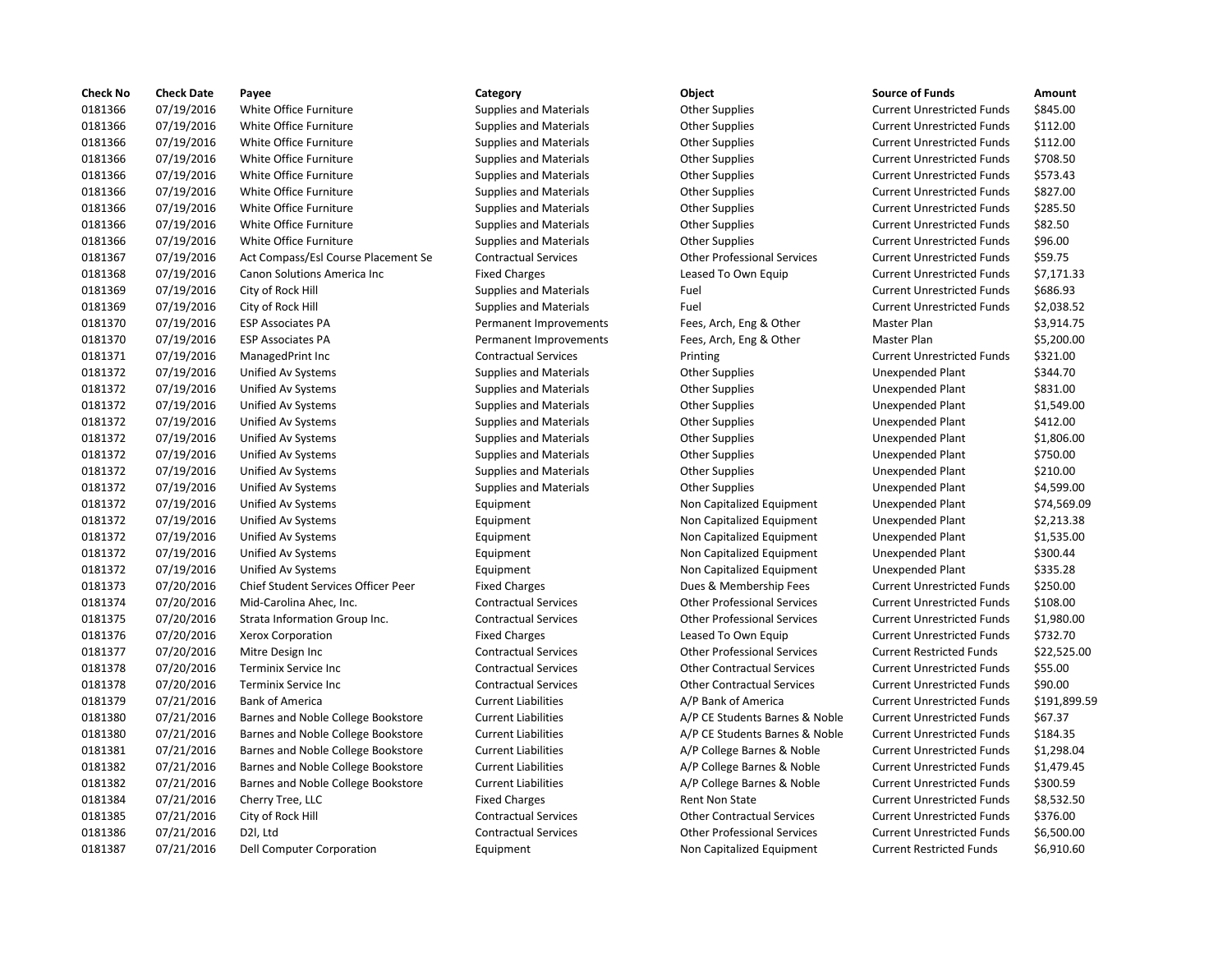| <b>Check No</b> | <b>Check Date</b> | Payee                                | Category                         | Object                             | <b>Source of Funds</b>            | Amount    |
|-----------------|-------------------|--------------------------------------|----------------------------------|------------------------------------|-----------------------------------|-----------|
| 0181387         | 07/21/2016        | Dell Computer Corporation            | Equipment                        | Non Capitalized Equipment          | <b>Current Restricted Funds</b>   | \$10,570  |
| 0181388         | 07/21/2016        | Department of Administration         | <b>Supplies and Materials</b>    | Postage                            | <b>Current Unrestricted Funds</b> | \$16.25   |
| 0181389         | 07/21/2016        | Ellucian Inc                         | Travel                           | Out of State Registration Fees     | <b>Current Unrestricted Funds</b> | \$1,999.0 |
| 0181390         | 07/21/2016        | Panera Llc                           | <b>Supplies and Materials</b>    | <b>Food Supplies</b>               | <b>Current Unrestricted Funds</b> | \$116.31  |
| 0181392         | 07/21/2016        | Surveillance, Resources, and Invest  | <b>Contractual Services</b>      | <b>Other Professional Services</b> | <b>Current Unrestricted Funds</b> | \$2,779.5 |
| 0181393         | 07/21/2016        | Surveillance, Resources, and Invest  | Op Revenue - Other Current Unres | SRI                                | <b>Current Unrestricted Funds</b> | \$163.50  |
| 0181393         | 07/21/2016        | Surveillance, Resources, and Invest  | Op Revenue - Other Current Unres | SRI                                | <b>Current Unrestricted Funds</b> | \$54.50   |
| 0181394         | 07/21/2016        | York Technical College Foundation    | <b>Fixed Charges</b>             | Rent Non State                     | <b>Current Unrestricted Funds</b> | \$1,666.6 |
| 0181394         | 07/21/2016        | York Technical College Foundation    | <b>Fixed Charges</b>             | Rent Non State                     | <b>Current Unrestricted Funds</b> | \$1,607.5 |
| 0181394         | 07/21/2016        | York Technical College Foundation    | <b>Fixed Charges</b>             | Rent Non State                     | <b>Current Unrestricted Funds</b> | \$3,082.3 |
| 0181395         | 07/21/2016        | S C Chapter Cupa-Hr                  | <b>Fixed Charges</b>             | Dues & Membership Fees             | <b>Current Unrestricted Funds</b> | \$115.00  |
| 0181397         | 07/21/2016        | <b>Business Officers Peer Group</b>  | <b>Fixed Charges</b>             | Dues & Membership Fees             | <b>Current Unrestricted Funds</b> | \$250.00  |
| 0181398         | 07/21/2016        | <b>Chester Metropolitan District</b> | <b>Contractual Services</b>      | <b>Utilities</b>                   | <b>Current Unrestricted Funds</b> | \$87.91   |
| 0181400         | 07/25/2016        | Fort Mill B B Q Comp.                | <b>Supplies and Materials</b>    | <b>Food Supplies</b>               | <b>Current Unrestricted Funds</b> | \$263.50  |
| 0181401         | 07/25/2016        | Interior Plantscapes Llc             | <b>Contractual Services</b>      | <b>Other Professional Services</b> | <b>Current Unrestricted Funds</b> | \$305.00  |
| 0181402         | 07/25/2016        | Ontario Investments, Inc.            | <b>Fixed Charges</b>             | Leased To Own Equip                | <b>Current Unrestricted Funds</b> | \$1,730.1 |
| 0181403         | 07/25/2016        | P B Appleton Customer Care Serv      | <b>Supplies and Materials</b>    | Postage                            | <b>Current Unrestricted Funds</b> | \$160.50  |
| 0181404         | 07/25/2016        | Smarter Services, Llc                | <b>Contractual Services</b>      | <b>Other Professional Services</b> | <b>Current Unrestricted Funds</b> | \$3,280.0 |
| 0181405         | 07/25/2016        | <b>Symplicity Corporation</b>        | <b>Contractual Services</b>      | <b>Other Contractual Services</b>  | <b>Current Unrestricted Funds</b> | \$2,500.0 |
| 0181406         | 07/25/2016        | Chief Student Services Officer Peer  | <b>Fixed Charges</b>             | Dues & Membership Fees             | <b>Current Unrestricted Funds</b> | \$350.00  |
| 0181407         | 07/25/2016        | <b>Unifirst Corporation</b>          | <b>Contractual Services</b>      | <b>Other Professional Services</b> | <b>Current Unrestricted Funds</b> | \$92.10   |
| 0181408         | 07/25/2016        | Waste Management of the Carolinas    | <b>Contractual Services</b>      | <b>Utilities</b>                   | <b>Current Unrestricted Funds</b> | \$294.77  |
| 0181409         | 07/25/2016        | West Group                           | Equipment                        | Library Books, Maps & Film         | <b>Current Unrestricted Funds</b> | \$557.75  |
| 0181409         | 07/25/2016        | West Group                           | Equipment                        | Library Books, Maps & Film         | <b>Current Unrestricted Funds</b> | \$818.20  |
| 0181410         | 07/25/2016        | Youvisit Llc                         | <b>Contractual Services</b>      | <b>Other Professional Services</b> | <b>Current Unrestricted Funds</b> | \$1,526.0 |
| 0181411         | 07/27/2016        | Association of Fundraising Professi  | Travel                           | Out of State Registration Fees     | <b>Current Unrestricted Funds</b> | \$220.00  |
| 0181411         | 07/27/2016        | Association of Fundraising Professi  | Travel                           | Out of State Registration Fees     | <b>Current Unrestricted Funds</b> | \$220.00  |
| 0181411         | 07/27/2016        | Association of Fundraising Professi  | Travel                           | Out of State Registration Fees     | <b>Current Unrestricted Funds</b> | \$220.00  |
| 0181411         | 07/27/2016        | Association of Fundraising Professi  | Travel                           | Out of State Registration Fees     | <b>Current Unrestricted Funds</b> | \$145.00  |
| 0181412         | 07/27/2016        | Atlanta Dental Supply                | <b>Contractual Services</b>      | General Repair                     | <b>Current Unrestricted Funds</b> | \$152.00  |
| 0181412         | 07/27/2016        | Atlanta Dental Supply                | <b>Contractual Services</b>      | General Repair                     | <b>Current Unrestricted Funds</b> | \$35.65   |
| 0181413         | 07/27/2016        | Ellucian Inc                         | <b>Contractual Services</b>      | <b>Other Professional Services</b> | <b>Current Unrestricted Funds</b> | \$54,250  |
| 0181413         | 07/27/2016        | Ellucian Inc                         | <b>Contractual Services</b>      | <b>Other Professional Services</b> | <b>Current Unrestricted Funds</b> | \$43,387  |
| 0181413         | 07/27/2016        | Ellucian Inc                         | <b>Contractual Services</b>      | <b>Other Professional Services</b> | <b>Current Unrestricted Funds</b> | \$29,999  |
| 0181413         | 07/27/2016        | Ellucian Inc                         | <b>Contractual Services</b>      | <b>Other Professional Services</b> | <b>Current Unrestricted Funds</b> | \$12,935  |
| 0181413         | 07/27/2016        | Ellucian Inc                         | <b>Contractual Services</b>      | <b>Other Professional Services</b> | <b>Current Unrestricted Funds</b> | \$40,836  |
| 0181413         | 07/27/2016        | Ellucian Inc                         | <b>Contractual Services</b>      | <b>Other Professional Services</b> | <b>Current Unrestricted Funds</b> | \$20,732  |
| 0181413         | 07/27/2016        | Ellucian Inc                         | <b>Contractual Services</b>      | <b>Other Professional Services</b> | <b>Current Unrestricted Funds</b> | \$7,449.0 |
| 0181413         | 07/27/2016        | Ellucian Inc                         | <b>Contractual Services</b>      | <b>Other Professional Services</b> | <b>Current Unrestricted Funds</b> | \$3,739.0 |
| 0181413         | 07/27/2016        | Ellucian Inc                         | <b>Contractual Services</b>      | <b>Other Professional Services</b> | <b>Current Unrestricted Funds</b> | \$10,591  |
| 0181413         | 07/27/2016        | Ellucian Inc                         | <b>Contractual Services</b>      | <b>Other Professional Services</b> | <b>Current Unrestricted Funds</b> | \$13,887  |
| 0181413         | 07/27/2016        | Ellucian Inc                         | <b>Contractual Services</b>      | <b>Other Professional Services</b> | <b>Current Unrestricted Funds</b> | \$18,885  |
| 0181413         | 07/27/2016        | Ellucian Inc                         | <b>Contractual Services</b>      | <b>Other Professional Services</b> | <b>Current Unrestricted Funds</b> | \$1,790.0 |
| 0181413         | 07/27/2016        | Ellucian Inc                         | <b>Contractual Services</b>      | <b>Other Professional Services</b> | <b>Current Unrestricted Funds</b> | \$27,631  |
| 0181413         | 07/27/2016        | Ellucian Inc                         | <b>Contractual Services</b>      | <b>Other Professional Services</b> | <b>Current Unrestricted Funds</b> | \$3,778.0 |
| 0181413         | 07/27/2016        | Ellucian Inc                         | <b>Contractual Services</b>      | <b>Other Professional Services</b> | <b>Current Unrestricted Funds</b> | \$10,074  |

## Equipment 11.177 0.88 0181388 07/21/2016 Department of Administration Supplies and Materials Postage Current Unrestricted Funds \$16.25 Travel **1.2016** Out of State Registration Fees Current Unrestricted Funds \$1,999.00 0181390 07/21/2016 Panera Llc Supplies and Materials Food Supplies Current Unrestricted Funds \$116.31 0181392 07/21/2016 Surveillance, Resources, and Invest Contractual Services Other Professional Services Current Unrestricted Funds \$2,779.50 onder the Current Unres SRI Current Op Revenue - Other Current Unres STRI Current Unrestricted Funds \$163.50 of the Current Unres SRI Current Unres SRI Current Unrestricted Funds \$54.50 on Fixed Charges Technical College Rent Non State Current Unrestricted Funds \$1,666.66 on Fixed Charges Technical College Rent Non State Current Unrestricted Funds \$1,607.53 on Fixed Charges Technical College Rent Non State Current Unrestricted Funds \$3,082.37 Fixed Charges **115.00** Dues & Membership Fees Current Unrestricted Funds \$115.00 Fixed Charges **Dues & Membership Fees** Current Unrestricted Funds \$250.00 Contractual Services **Current District Contractual Services** Utilities Current Unrestricted Funds \$87.91 0181400 07/25/2016 Fort Mill B B Q Comp. Supplies and Materials Food Supplies Current Unrestricted Funds \$263.50 0181401 07/25/2016 Interior Plantscapes Llc Contractual Services Other Professional Services Current Unrestricted Funds \$305.00 Fixed Charges **Charges** Leased To Own Equip Current Unrestricted Funds \$1,730.13 Supplies and Materials **Custom Custom Custom Current Unrestricted Funds** \$160.50 0181404 07/25/2016 Smarter Services, Llc Contractual Services Other Professional Services Current Unrestricted Funds \$3,280.00 0181405 07/25/2016 Symplicity Corporation Contractual Services Other Contractual Services Current Unrestricted Funds \$2,500.00 er Fixed Charges The Student Student Services Officer Peer Fixed Current Unrestricted Funds \$350.00 0181407 07/25/2016 Unifirst Corporation Contractual Services Other Professional Services Current Unrestricted Funds \$92.10 ontractual Services and Utilities Current Outrent Outer Current Unrestricted Funds in the Current Unrestricted Funds in the Current Unrestricted Funds in the Current Unrestricted Funds in the Current Unrestricted Funds in 0181409 07/25/2016 West Group Equipment Library Books, Maps & Film Current Unrestricted Funds \$557.75 Equipment **Example 2018** Library Books, Maps & Film Current Unrestricted Funds \$818.20 0181410 07/25/2016 Youvisit Llc Contractual Services Other Professional Services Current Unrestricted Funds \$1,526.00 0181411 07/27/2016 Association of Fundraising Professi Travel Out of State Registration Fees Current Unrestricted Funds \$220.00 0181411 07/27/2016 Association of Fundraising Professi Travel Out of State Registration Fees Current Unrestricted Funds \$220.00 0181411 07/27/2016 Association of Fundraising Professi Travel Out of State Registration Fees Current Unrestricted Funds \$220.00 0181411 07/27/2016 Association of Fundraising Professi Travel Out of State Registration Fees Current Unrestricted Funds \$145.00 0181412 07/27/2016 Atlanta Dental Supply Contractual Services General Repair Current Unrestricted Funds \$152.00 0181412 07/27/2016 Atlanta Dental Supply Contractual Services General Repair Current Unrestricted Funds \$35.65 0181413 07/27/2016 Ellucian Inc Contractual Services Other Professional Services Current Unrestricted Funds \$54,250.00 Contractual Services **Current Inc Contractual Services** Current Unrestricted Funds \$43,387.00 0181413 07/27/2016 Ellucian Inc Contractual Services Other Professional Services Current Unrestricted Funds \$29,999.00 0181413 07/27/2016 Ellucian Inc Contractual Services Other Professional Services Current Unrestricted Funds \$12,935.00 0181413 07/27/2016 Ellucian Inc Contractual Services Other Professional Services Current Unrestricted Funds \$40,836.00 0181413 07/27/2016 Ellucian Inc Contractual Services Other Professional Services Current Unrestricted Funds \$20,732.00 0181413 07/27/2016 Ellucian Inc Contractual Services Other Professional Services Current Unrestricted Funds \$7,449.00 0181413 07/27/2016 Ellucian Inc Contractual Services Other Professional Services Current Unrestricted Funds \$3,739.00 Contractual Services **Other Professional Services** Current Unrestricted Funds \$10,591.00 0181413 07/27/2016 Ellucian Inc Contractual Services Other Professional Services Current Unrestricted Funds \$13,887.00 0181413 07/27/2016 Ellucian Inc Contractual Services Other Professional Services Current Unrestricted Funds \$18,885.00 0181413 07/27/2016 Ellucian Inc Contractual Services Other Professional Services Current Unrestricted Funds \$1,790.00 Contractual Services **CULCICIAN INC CONTROVER SERVICES** Current Unrestricted Funds \$27,631.00 0181413 07/27/2016 Ellucian Inc Contractual Services Other Professional Services Current Unrestricted Funds \$3,778.00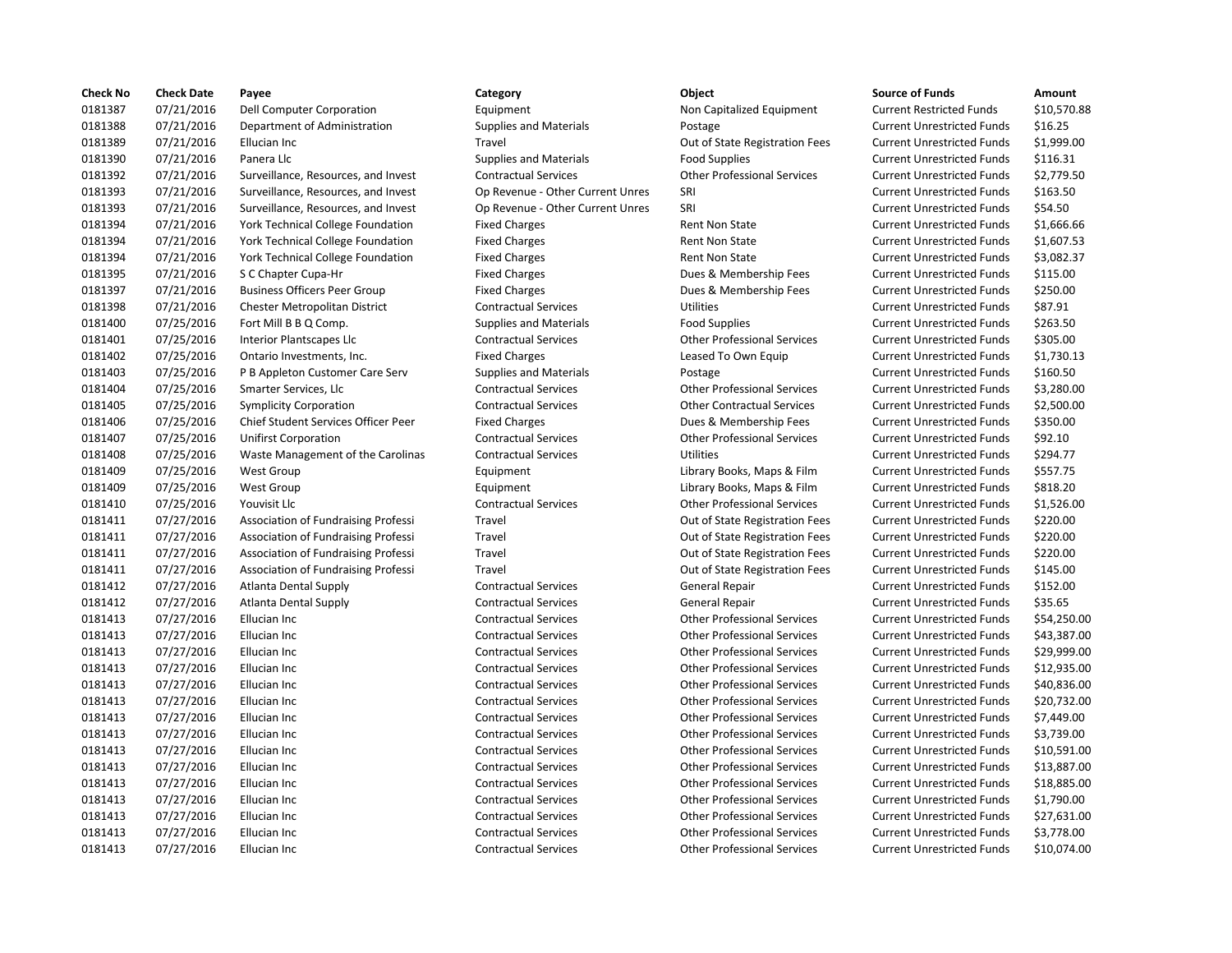| <b>Check No</b> | <b>Check Date</b> | Payee                         | Category                    | Object                             | <b>Source of Funds</b>            | Amount    |
|-----------------|-------------------|-------------------------------|-----------------------------|------------------------------------|-----------------------------------|-----------|
| 0181413         | 07/27/2016        | Ellucian Inc                  | <b>Contractual Services</b> | <b>Other Professional Services</b> | <b>Current Unrestricted Funds</b> | \$348.00  |
| 0181413         | 07/27/2016        | Ellucian Inc                  | <b>Contractual Services</b> | <b>Other Professional Services</b> | <b>Current Unrestricted Funds</b> | \$10,227  |
| 0181413         | 07/27/2016        | Ellucian Inc                  | <b>Contractual Services</b> | <b>Other Professional Services</b> | <b>Current Unrestricted Funds</b> | \$1,862.0 |
| 0181414         | 07/27/2016        | <b>Lancaster News</b>         | <b>Contractual Services</b> | Advertising                        | <b>Current Unrestricted Funds</b> | \$2,118.0 |
| 0181416         | 07/28/2016        | Chester Metropolitan District | <b>Contractual Services</b> | <b>Utilities</b>                   | <b>Current Unrestricted Funds</b> | \$418.38  |
| 0181418         | 07/28/2016        | Kone Inc. 6082                | <b>Contractual Services</b> | <b>Other Contractual Services</b>  | <b>Current Unrestricted Funds</b> | \$440.00  |
| E0007087        | 07/06/2016        | <b>YTC Employee</b>           | Travel                      | Out of State Priv Auto             | <b>Current Unrestricted Funds</b> | \$23.50   |
| E0007087        | 07/06/2016        | <b>YTC</b> Employee           | Travel                      | Out of State Meals                 | <b>Current Unrestricted Funds</b> | \$87.00   |
| E0007088        | 07/06/2016        | <b>YTC Employee</b>           | Travel                      | In State Priv Auto                 | <b>Current Unrestricted Funds</b> | \$49.00   |
| E0007088        | 07/06/2016        | <b>YTC Employee</b>           | Travel                      | In State Priv Auto                 | <b>Current Unrestricted Funds</b> | \$72.00   |
| E0007089        | 07/11/2016        | <b>YTC Employee</b>           | Travel                      | Out of State Priv Auto             | <b>Current Unrestricted Funds</b> | \$27.00   |
| E0007089        | 07/11/2016        | <b>YTC Employee</b>           | Travel                      | Out of State Meals                 | <b>Current Unrestricted Funds</b> | \$80.00   |
| E0007090        | 07/11/2016        | <b>YTC</b> Employee           | Travel                      | Out of State Meals                 | <b>Current Unrestricted Funds</b> | \$268.00  |
| E0007090        | 07/11/2016        | <b>YTC Employee</b>           | Travel                      | Out of State Priv Auto             | <b>Current Unrestricted Funds</b> | \$75.00   |
| E0007091        | 07/11/2016        | <b>YTC Employee</b>           | Travel                      | Out of State Meals                 | <b>Current Unrestricted Funds</b> | \$87.00   |
| E0007092        | 07/11/2016        | <b>YTC Employee</b>           | Travel                      | Out of State Other Trans           | <b>Current Unrestricted Funds</b> | \$33.75   |
| E0007092        | 07/11/2016        | <b>YTC Employee</b>           | Travel                      | Out of State Misc Travel           | <b>Current Unrestricted Funds</b> | \$21.45   |
| E0007092        | 07/11/2016        | <b>YTC Employee</b>           | Travel                      | Out of State Meals                 | <b>Current Unrestricted Funds</b> | \$64.00   |
| E0007092        | 07/11/2016        | <b>YTC Employee</b>           | Travel                      | Out of State Priv Auto             | <b>Current Unrestricted Funds</b> | \$27.80   |
| E0007093        | 07/11/2016        | <b>YTC</b> Employee           | Travel                      | In State Priv Auto                 | <b>Current Unrestricted Funds</b> | \$72.00   |
| E0007094        | 07/14/2016        | <b>YTC Employee</b>           | Travel                      | In State Priv Auto                 | <b>Current Unrestricted Funds</b> | \$10.26   |
| E0007095        | 07/14/2016        | <b>YTC</b> Employee           | Travel                      | In State Priv Auto                 | <b>Current Unrestricted Funds</b> | \$27.14   |
| E0007096        | 07/14/2016        | <b>YTC Employee</b>           | Travel                      | In State Priv Auto                 | <b>Current Unrestricted Funds</b> | \$37.50   |
| E0007097        | 07/14/2016        | <b>YTC</b> Employee           | Travel                      | In State Priv Auto                 | <b>Current Restricted Funds</b>   | \$88.96   |
| E0007098        | 07/14/2016        | <b>YTC Employee</b>           | Travel                      | In State Priv Auto                 | <b>Current Unrestricted Funds</b> | \$87.55   |
| E0007099        | 07/14/2016        | <b>YTC</b> Employee           | Travel                      | In State Priv Auto                 | <b>Current Restricted Funds</b>   | \$139.15  |
| E0007100        | 07/14/2016        | <b>YTC</b> Employee           | Travel                      | In State Priv Auto                 | <b>Current Unrestricted Funds</b> | \$96.95   |
| E0007101        | 07/14/2016        | <b>YTC Employee</b>           | Travel                      | In State Priv Auto                 | <b>Current Restricted Funds</b>   | \$319.00  |
| E0007101        | 07/14/2016        | <b>YTC</b> Employee           | Travel                      | In State Misc Travel Exp           | <b>Current Restricted Funds</b>   | \$6.00    |
| E0007101        | 07/14/2016        | <b>YTC Employee</b>           | Travel                      | In State Meals                     | <b>Current Restricted Funds</b>   | \$57.00   |
| E0007101        | 07/14/2016        | <b>YTC</b> Employee           | Travel                      | In State Lodging                   | <b>Current Restricted Funds</b>   | \$658.77  |
| E0007102        | 07/14/2016        | <b>YTC</b> Employee           | Travel                      | In State Meals                     | <b>Current Unrestricted Funds</b> | \$75.00   |
| E0007103        | 07/14/2016        | <b>YTC</b> Employee           | Travel                      | In State Priv Auto                 | <b>Current Unrestricted Funds</b> | \$113.20  |
| E0007104        | 07/14/2016        | <b>YTC Employee</b>           | Travel                      | In State Priv Auto                 | <b>Current Unrestricted Funds</b> | \$80.94   |
| E0007105        | 07/14/2016        | <b>YTC Employee</b>           | Travel                      | In State Priv Auto                 | <b>Current Unrestricted Funds</b> | \$7.00    |
| E0007105        | 07/14/2016        | <b>YTC</b> Employee           | Travel                      | In State Priv Auto                 | <b>Current Unrestricted Funds</b> | \$21.00   |
| E0007106        | 07/22/2016        | <b>YTC Employee</b>           | Travel                      | In State Priv Auto                 | <b>Current Unrestricted Funds</b> | \$160.00  |
| E0007107        | 07/22/2016        | <b>YTC</b> Employee           | Travel                      | In State Priv Auto                 | <b>Current Unrestricted Funds</b> | \$5.62    |
| E0007107        | 07/22/2016        | <b>YTC Employee</b>           | Travel                      | In State Priv Auto                 | <b>Current Unrestricted Funds</b> | \$84.76   |
| E0007108        | 07/22/2016        | <b>YTC</b> Employee           | Travel                      | Out of State Misc Travel           | <b>Current Restricted Funds</b>   | \$6.00    |
| E0007108        | 07/22/2016        | <b>YTC Employee</b>           | Travel                      | Out of State Meals                 | <b>Current Restricted Funds</b>   | \$48.00   |
| E0007108        | 07/22/2016        | <b>YTC Employee</b>           | Travel                      | Out of State Priv Auto             | <b>Current Restricted Funds</b>   | \$318.00  |
| E0007109        | 07/22/2016        | <b>YTC Employee</b>           | Travel                      | Out of State Meals                 | <b>Current Unrestricted Funds</b> | \$16.00   |
| E0007110        | 07/22/2016        | <b>YTC Employee</b>           | Travel                      | In State Priv Auto                 | <b>Current Unrestricted Funds</b> | \$48.19   |
| E0007110        | 07/22/2016        | <b>YTC Employee</b>           | Travel                      | In State Priv Auto                 | <b>Current Unrestricted Funds</b> | \$43.01   |
| E0007111        | 07/22/2016        | <b>YTC Employee</b>           | Travel                      | In State Priv Auto                 | <b>Current Unrestricted Funds</b> | \$67.50   |

| ategory:                |  |
|-------------------------|--|
| <b>Contractual Serv</b> |  |
| <b>Contractual Serv</b> |  |
| <b>Contractual Serv</b> |  |
| <b>Contractual Serv</b> |  |
| Contractual Ser         |  |
| <b>Contractual Serv</b> |  |
| ravel                   |  |
| ravel                   |  |
| <b>ravel</b>            |  |
| ravel                   |  |
| <b>ravel</b>            |  |
| ravel                   |  |
| ravel                   |  |
| ravel                   |  |
| ravel                   |  |
| <b>ravel</b>            |  |
| ravel                   |  |
| <b>ravel</b>            |  |
| ravel                   |  |
| ravel                   |  |
| ravel                   |  |
| ravel                   |  |
| <b>ravel</b>            |  |
| ravel                   |  |
| ravel                   |  |
| <b>ravel</b>            |  |
| ravel                   |  |
| ravel                   |  |
| ravel                   |  |
| <b>ravel</b>            |  |
| ravel<br>ravel          |  |
| <b>ravel</b>            |  |
| ravel                   |  |
| ravel                   |  |
| ravel                   |  |
| ravel                   |  |
| ravel                   |  |
| ravel                   |  |
| <b>ravel</b>            |  |
| ravel                   |  |
| <b>ravel</b>            |  |
| ravel                   |  |
| ravel                   |  |
| ravel                   |  |
| ravel                   |  |

| o esta<br>×<br>۰.<br>×<br>۰,<br>$\sim$<br>×. |
|----------------------------------------------|
|----------------------------------------------|